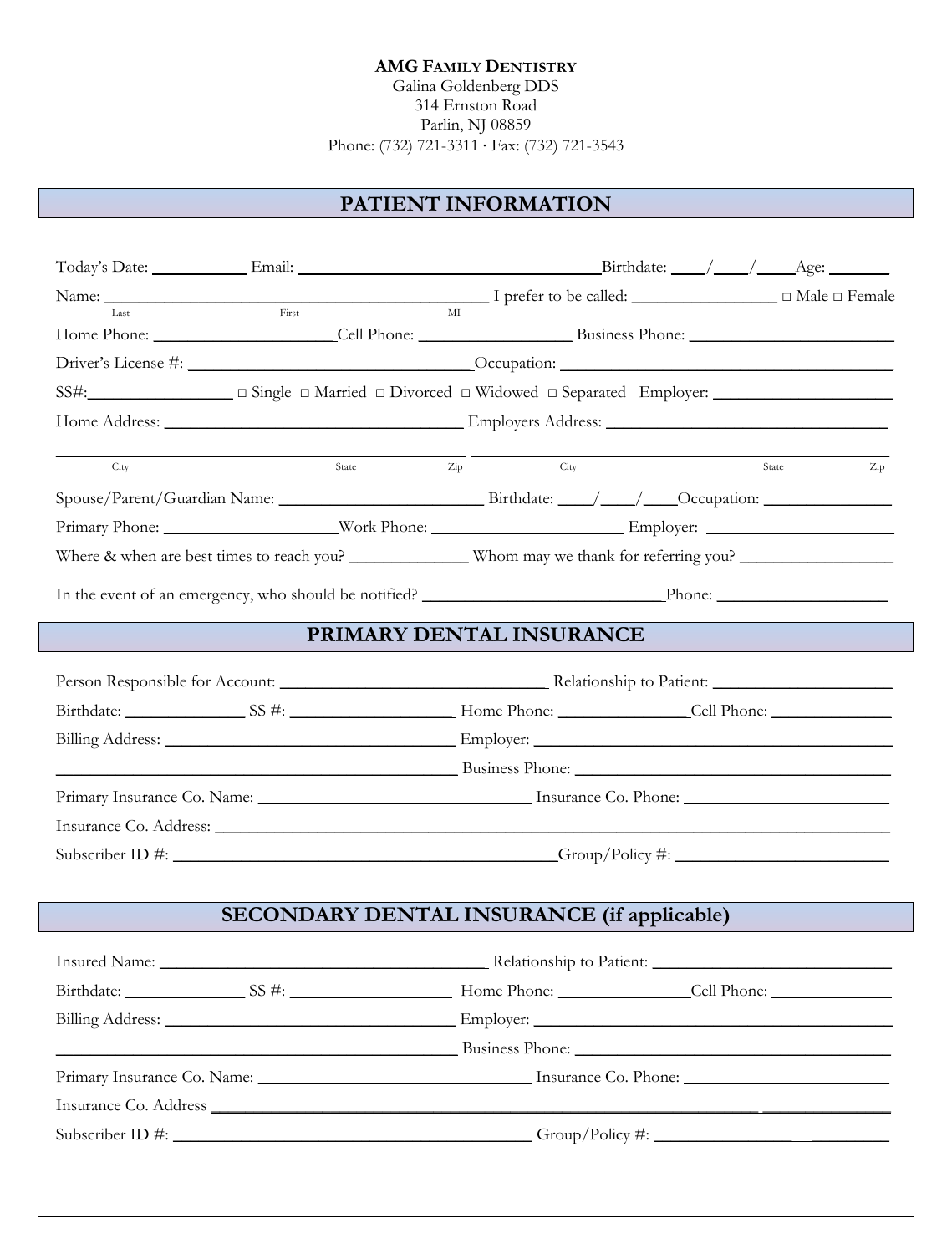### **DENTAL HISTORY**

| Please Check All That Apply:<br>Loose Teeth or Broken Fillings∟<br>Blisters on Lips or Mouth □<br>Lip or Cheek Biting□                                                                                           | Jaw, Head or Neck Injuries□<br>Jaw Difficulty; Clicking and/or Pain □                                                                                                                                           |  |  |  |  |
|------------------------------------------------------------------------------------------------------------------------------------------------------------------------------------------------------------------|-----------------------------------------------------------------------------------------------------------------------------------------------------------------------------------------------------------------|--|--|--|--|
| <b>MEDICAL HISTORY</b>                                                                                                                                                                                           |                                                                                                                                                                                                                 |  |  |  |  |
|                                                                                                                                                                                                                  | Date of Last Visit:                                                                                                                                                                                             |  |  |  |  |
| Yes<br>No<br>$\Box$<br>2. Have you ever had any serious illnesses or operations? $\Box$<br>ш<br>$\Box$<br>$\Box$<br>$\Box$<br>$\Box$<br>Please check all that apply:                                             | 7. Have you had any allergic reactions to the following?<br>Yes<br>No<br>$\Box$<br>$\Box$<br>$\Box$<br>$\Box$<br>$\Box$<br>$\Box$<br>$\Box$<br>$\Box$<br>8. (Women Only) Are You:<br>$\Box$<br>$\Box$<br>$\Box$ |  |  |  |  |
| Artificial Heart Valves□<br>Heart Murmur□<br>Abnormal Bleeding w/Surgery □<br>High Blood Pressure□<br>Chronic Fatigue Syndrome□<br>Swelling of Feet/Ankle□<br>Cough persistent/bloody □<br>Mitral Valve Prolapse |                                                                                                                                                                                                                 |  |  |  |  |

**I understand that the information that I have given today is correct to the best of my knowledge. I hereby authorize payment to AMG Family Dentistry for all insurance benefits otherwise payable to me fo services rendered. I understand that I am financially responsible for all charges, whether or not paid by insurance. I authorize the above doctor and/or any provider of services in this office to release the information required to secure the payment of benefits. I authorize the use of this signature on all insurance submissions.**

 $Signature$   $Dr$  initials  $Dr$  is initials  $Dr$  initials  $Dr$  initials  $Dr$  initials  $Dr$  initials  $Dr$  initials  $Dr$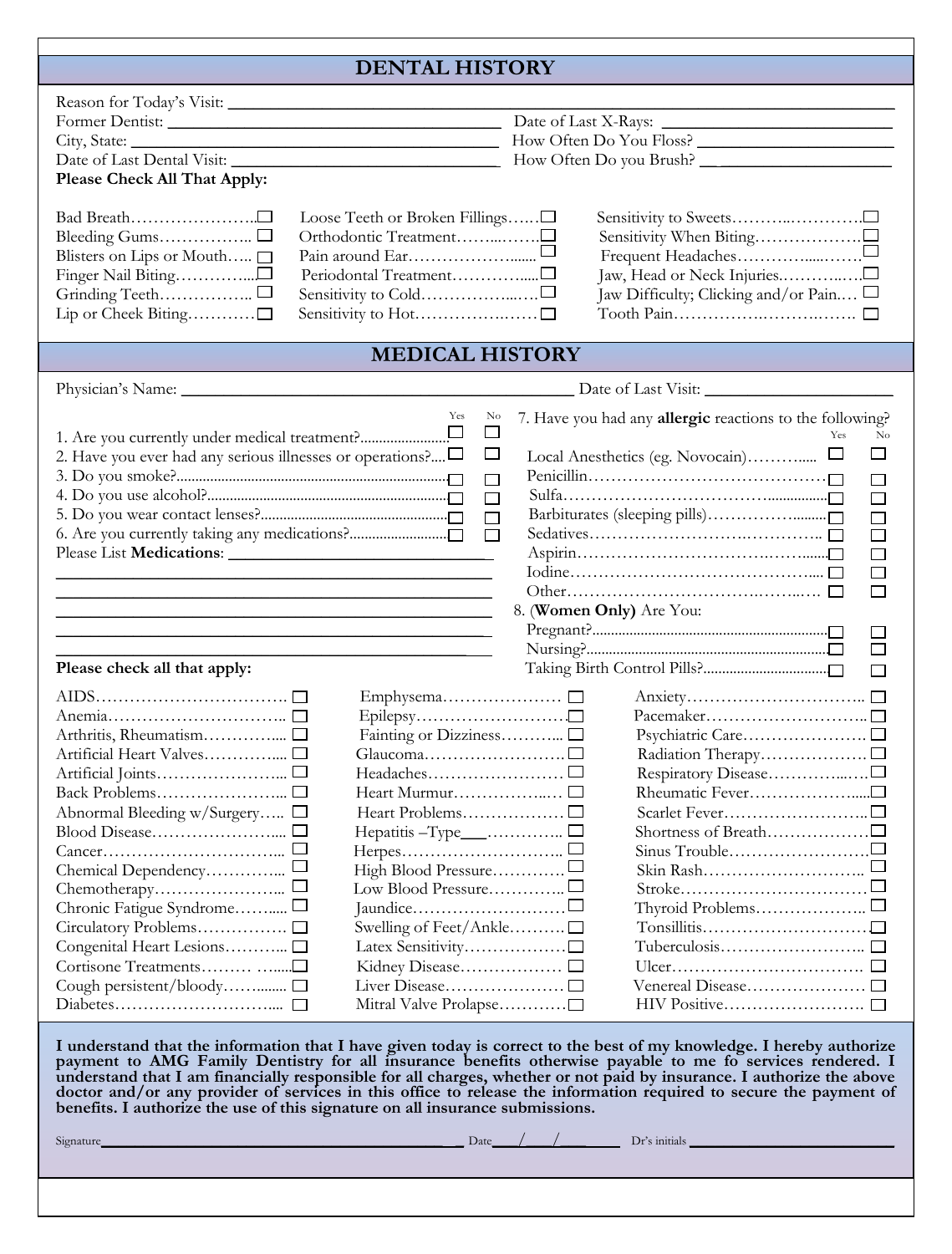Galina Goldenberg DDS 314 Ernston Road Parlin, NJ 08859 Phone: (732) 721-3311 · Fax: (732) 721-3543 dentist@amgdental.com

# **OFFICE POLICIES**

### **APPOINTMENTS:**

We confirm appointments as a courtesy. The appointments we make are set up just for you. If we are unable to confirm your appointment the day before, you are still liable for keeping your appointment. If there is a no show – no call within the 24 hour period a \$75.00 fee will be charged for overhead expenses, \$150.00 for Saturdays.

### **FINANCIAL AGREEMENTS:**

Patient/guardian is responsible for all charges, whether or not paid by insurance company. Patients/guardians are responsible for all co-pays and deductibles as per agreement between the Doctor and insurance company. All co-pays and deductibles are due at time of visit.

If you are referred to a specialist, we are not responsible for their fees or co-payments. Insurance participation with the specialist cannot be guaranteed by us.

**RETURN CHECKS:** An assessment fee of \$45.00 will be made for a returned check, plus a bank fee of \$15.00 will also be assessed. A cash/credit card payment will be expected before another appointment can be scheduled.

**We reserve the right to transfer any outstanding accounts (90 days or more) to a collection agency, unless prior payment arrangements are made. Additional fees may apply.**

|                                                                                                      | Date: $/$ / |
|------------------------------------------------------------------------------------------------------|-------------|
| Relationship to patient (if signed by a personal representative of patient): _______________________ |             |
|                                                                                                      |             |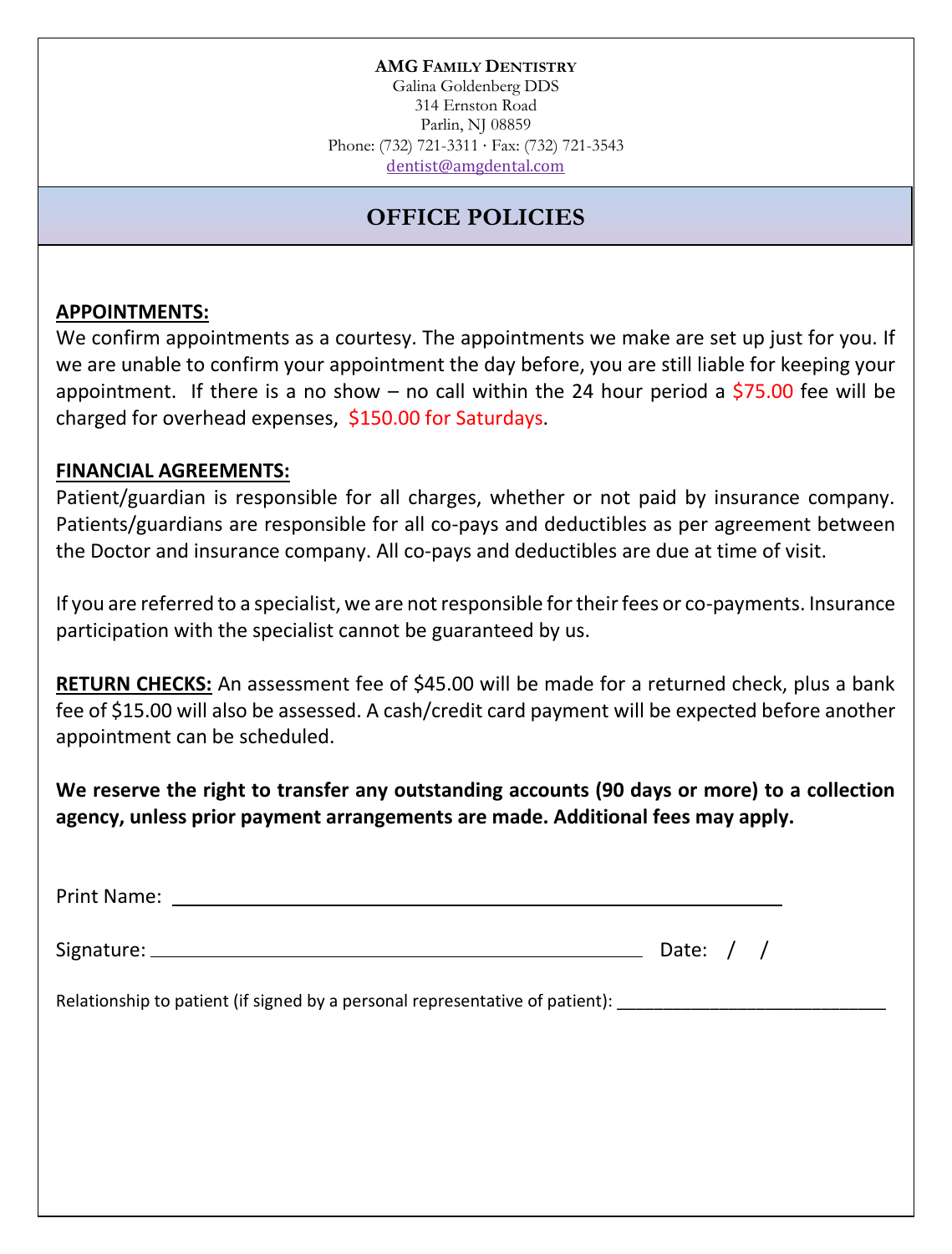Galina Goldenberg DDS 314 Ernston Road Parlin, NJ 08859 Phone: (732) 721-3311 · Fax: (732) 721-3543 dentist@amgdental.com

### **INFORMED CONSENT**

I hereby give my consent to advisable and necessary dental procedures and pharmacological agents to be administered or prescribed by *Dr. Galina Goldenberg* and / or her staff.

I also give my consent for necessary record making, such as medical and dental history, study models, x-rays, photographs or laboratory tests.

I understand that undesirable effects, although infrequent, may follow surgical or operative procedures upon the teeth, jaws and mouth. These effects include tooth sensitivity, infection, swelling, bleeding, discoloration, discomfort, numbness and fracture of the teeth, bony tissues and shrinkage gingival tissues.

I understand that during the course of treatment, procedures may need to be changed, added, or expanded. The most common include the need for root canal therapy and more extensive restorative procedures, like crowns, bridges or implants.

Print Name:

Signature:  $\frac{1}{2}$  Date: / /

Relationship to patient (if signed by a personal representative of patient):